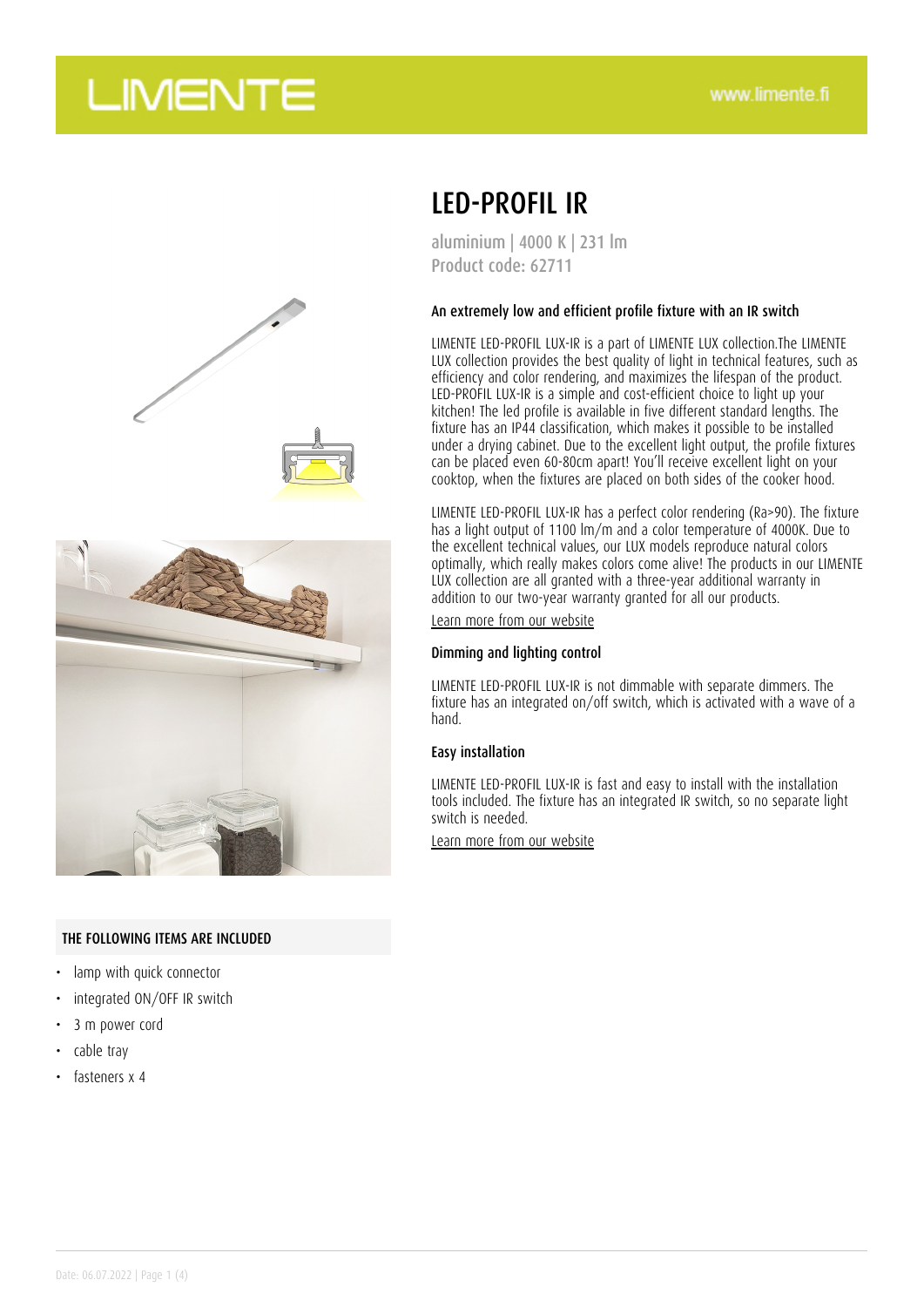# LIMENTE

### PROFIL 26 IR AL PROFILE LIGHT

### OVERVIEW

| <b>PRODUCT CODE</b> | 62711                              |
|---------------------|------------------------------------|
| <b>GTIN-CODE</b>    | 6438400001596                      |
| ELECTRICAL NUMBER   | 4129696                            |
| ETIM GENERAL NAME   | Light ribbon-/hose/-strip          |
| ETIM CLASS          | Light ribbon-/hose/-strip EC002706 |
| ETIM GROUP          | 41 Domestic light fittings         |
| <b>COLOUR</b>       | Alulook                            |
| <b>LAMP TYPE</b>    | LED                                |

### SPECIFICATIONS

| <b>PRODUCT DIMENSIONS</b>                | $265.0 \times 17.0 \times 9.0$                                                       |
|------------------------------------------|--------------------------------------------------------------------------------------|
| <b>MOUNTING METHOD</b>                   | Surface mounting                                                                     |
| <b>COLOUR TEMPERATURE</b>                | 4000 K                                                                               |
| <b>COLOUR RENDERING INDEX CRI</b>        | > 90                                                                                 |
| <b>RATED LIFE TIME</b>                   | 35.000h (L80B10)                                                                     |
| <b>ENERGY EFFICIENCY CLASS</b>           |                                                                                      |
| <b>LUMINOUS FLUX</b>                     | 231 lm                                                                               |
| <b>EFFICIENCY</b>                        | 58 lm/W                                                                              |
| <b>VOLTAGE</b>                           | 24 V DC                                                                              |
| <b>INGRESS PROTECTION CODE</b>           | <b>IP44</b>                                                                          |
| NUMBER OF LEDS/M                         |                                                                                      |
| <b>INPUT POWER</b>                       | 4 W                                                                                  |
| <b>NUMBER OF SWITCHING CYCLES</b>        | > 50000                                                                              |
| AMBIENT TEMPERATURE RANGE                | $-20^{\circ}$ C $-50^{\circ}$ C                                                      |
| <b>INPUT POWER CONNECTOR</b>             |                                                                                      |
| <b>WARRANTY PERIOD (MONTHS)</b>          | 24                                                                                   |
| <b>ADDITIONAL COVER (MONTHS)</b>         | 36                                                                                   |
| <b>INSTALLATION AND OPERATING MANUAL</b> | https://www.limente.fi/Images/productpics/instructions/limente_led-profil-lux-ir.pdf |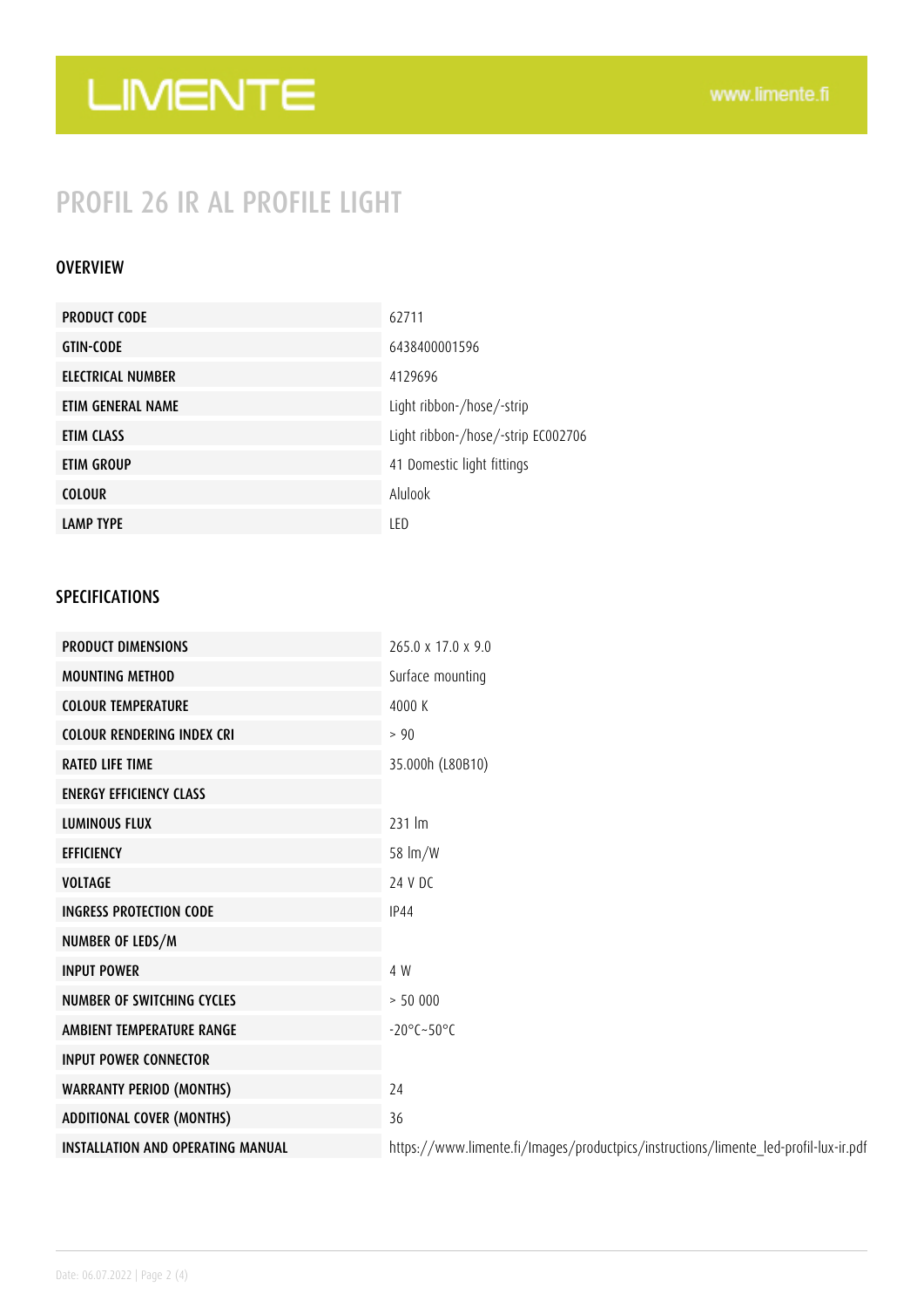

### PROFIL 26 IR AL PROFILE LIGHT

### RECOMMENDED ACCESSORIES

| PRODUCT CODE    | PRODUCT                                                    |
|-----------------|------------------------------------------------------------|
| LED28030        | LED POWER SUPPLY, WHITE, 24 V, 30W, INTEGRATED CONNECTORS  |
| LED28060        | LED POWER SUPPLY, WHITE, 24 V, 60W, INTEGRATED CONNECTORS  |
| <b>LED28100</b> | LED POWER SUPPLY, WHITE, 24 V, 100W, INTEGRATED CONNECTORS |
|                 |                                                            |